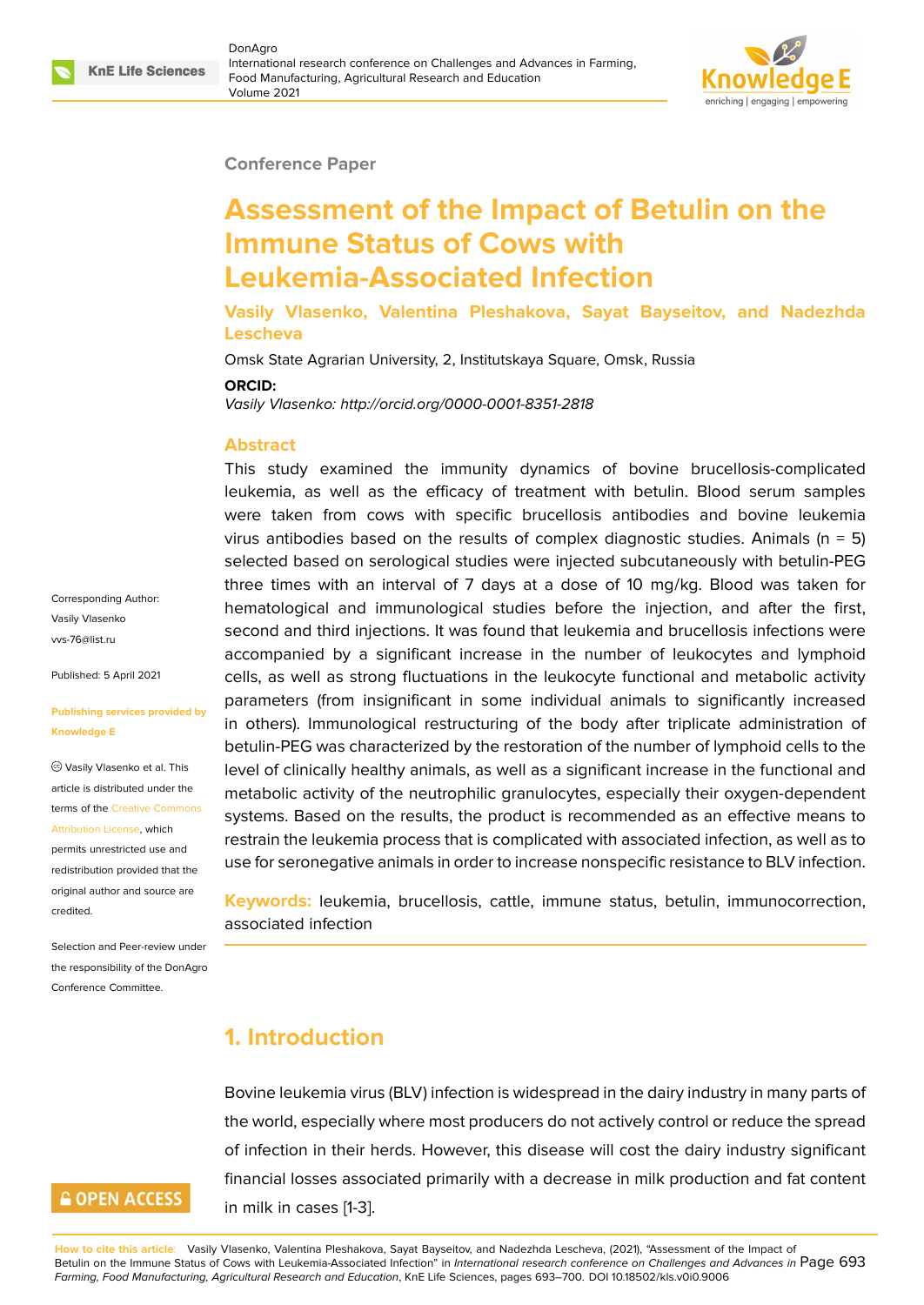Numerous studies confirm the opinion that the leukemia process is developed against the background of deep defects in the immune mechanisms, while the virus affects the cells of both the innate and adaptive immune systems and disrupts the normal functions of uninfected cells [4-6]. Besides, BLV carriers develop a higher susceptibility to various taxonomic affiliation pathogens (viruses, bacteria, mycoplasmas, endo- and ectoparasites). Associative microparacytocenoses usually have severe outcomes, and it should be noted that researchers do not take into account not only the synergistic effect of individual pathogens but also the antagonistic interaction of the parasitocenosis co-members between themselves resulting ultimately in a significant effect on the macroorganism's natural resistance parameters [7].

The increased immunobiological and protective properties of the animals' body with immune disorders make it possible to restore the immune system activity to the physiological normal state helping to redu[ce](#page-6-0) the infection risk, and in cases of serological confirmation of the disease, to prevent the leukemia transition from the asymptomatic stage to the hematological one. On the basis thereof, the search and implementation of effective and accessible biologically active substances increasing the immunological resistance and productive qualities into the leukemia control system is one of the urgent problems [8].

Under the results of various scientists' scientific studies, the animals' increased resistance to BLV infection and productive health is possible with the help of a number of immunomodulating product[s](#page-6-1) and biologically active substances, including with the help of their combined use [9, 10].

Lupane triterpenoids, i.e. betulin, betulonic and betulinic acids and their derivatives, are very promising objects to develop products to treat and prevent bovine leukemia. Some researchers proved t[ha](#page-7-0)[t b](#page-7-1)etulin has a wide biological activity spectrum (antiinflammatory, antiseptic, antioxidant, antiviral, and other ones, including anti-HIV and antitumor effects) [11-13]. Besides, the effectiveness and feasibility of betulin products to correct the immune status parameters of the BLV infected cattle are noted [14].

The questions researched by us in this study:

- features of changes in the immune system state in cattle with leukemia[-as](#page-7-2)sociated infection;

- assessment of the immune system activity state after the use of an immunobiological product to treat the cattle infected with BLV complicated with brucellosis infection.

The research objective is to study the effect of betulin on the natural resistance state in cows with leukemia-associated infection.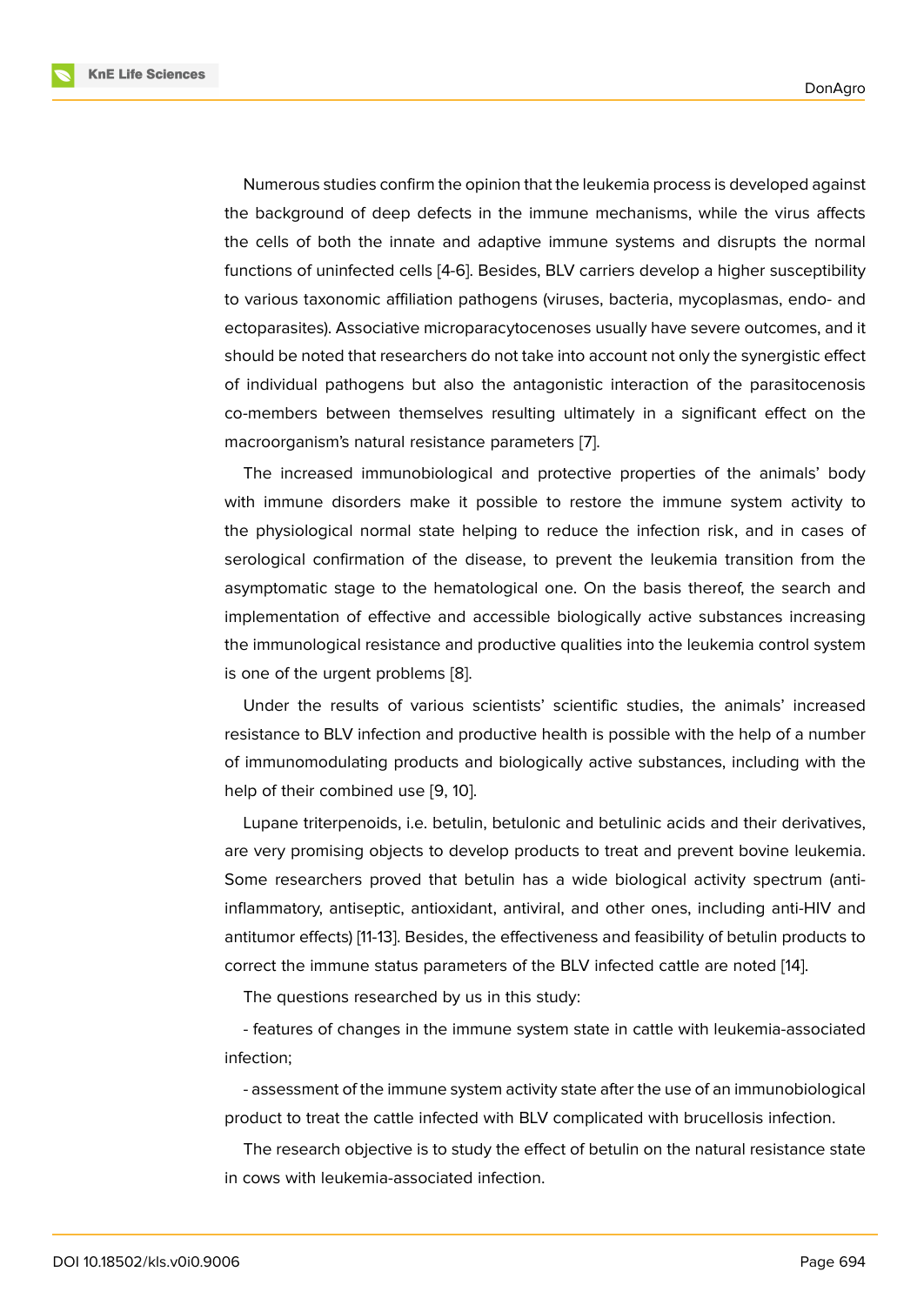### **2. Methods and Equipment**

The research material was the blood and blood serum of red steppe and Holstein-Friesian cows from the agricultural formation of the North Kazakhstan region in the Republic of Kazakhstan.

The availability of BLV antibodies in blood serum was determined using an immunodiffusion reaction in agar gel - IDR (produced by federal State-Owned Enterprise Kursk Biofabrika - BioK, Russia), enzyme immunoassay - ELISA (produced by ID Vet, France) and an indirect immunofluorescence reaction - IIF. The rose bengal test (RBT), agglutination assay (AA) and complement-fixation test (CFT) with a single antigen (produced by Research and Production Enterprise Antigen, Kazakhstan), as well as ELISA (produced by AniGen, Korea) and IIF were used to detect antibodies to the causative agent of brucellosis. All reactions were performed under the instructions for use of diagnostic kits to detect the specific antibodies in blood serum.

The reaction results were registered and interpreted with the help of an ELISA analyzer Multiscan FX (Thermo Scientific).

10 cows were sampled to test the product; five of them had brucellosis antibodies in the blood serum besides BLV antibodies. The remained 5 clinically healthy cows were used as controls.

The experimental group animals received subcutaneous injection of betulin-PEG, 10 mg/kg three times with an interval of 7 days. Blood samples were taken from individual animals of the experimental and control groups to assess the immune status before the injection, on the 7th, 14th and 21st days after the inoculation of the product.

The cellular link of immunity was studied with the methods of spontaneous, complementary and globulin rosette formation under the guidelines to assess the T- and B-systems of immunity in cattle [15]. The state of the phagocytosis parameters was determined based on the study of the oxygen-producing activity of neutrophilic granulocytes in the nitro blue tetrazolium reduction test (NBT-test) in spontaneous and induced variants photometrically. The fun[ctio](#page-7-3)nal reserve of neutrophils was calculated as the ratio of the stimulated NBT variant to the spontaneous one to characterize the NBT test further [16]. The oxygen-independent bactericidal system was also assessed with the help of the cationic protein amount using the cytochemical method followed by calculation under the standard method of the average cytochemical coefficient (ACC) [17]. The CI[C l](#page-7-4)evel in the blood serum was determined under the standard method using polyethylene glycol to assess the humoral link. Leukocytes and leukograms were counted using generally accepted methods.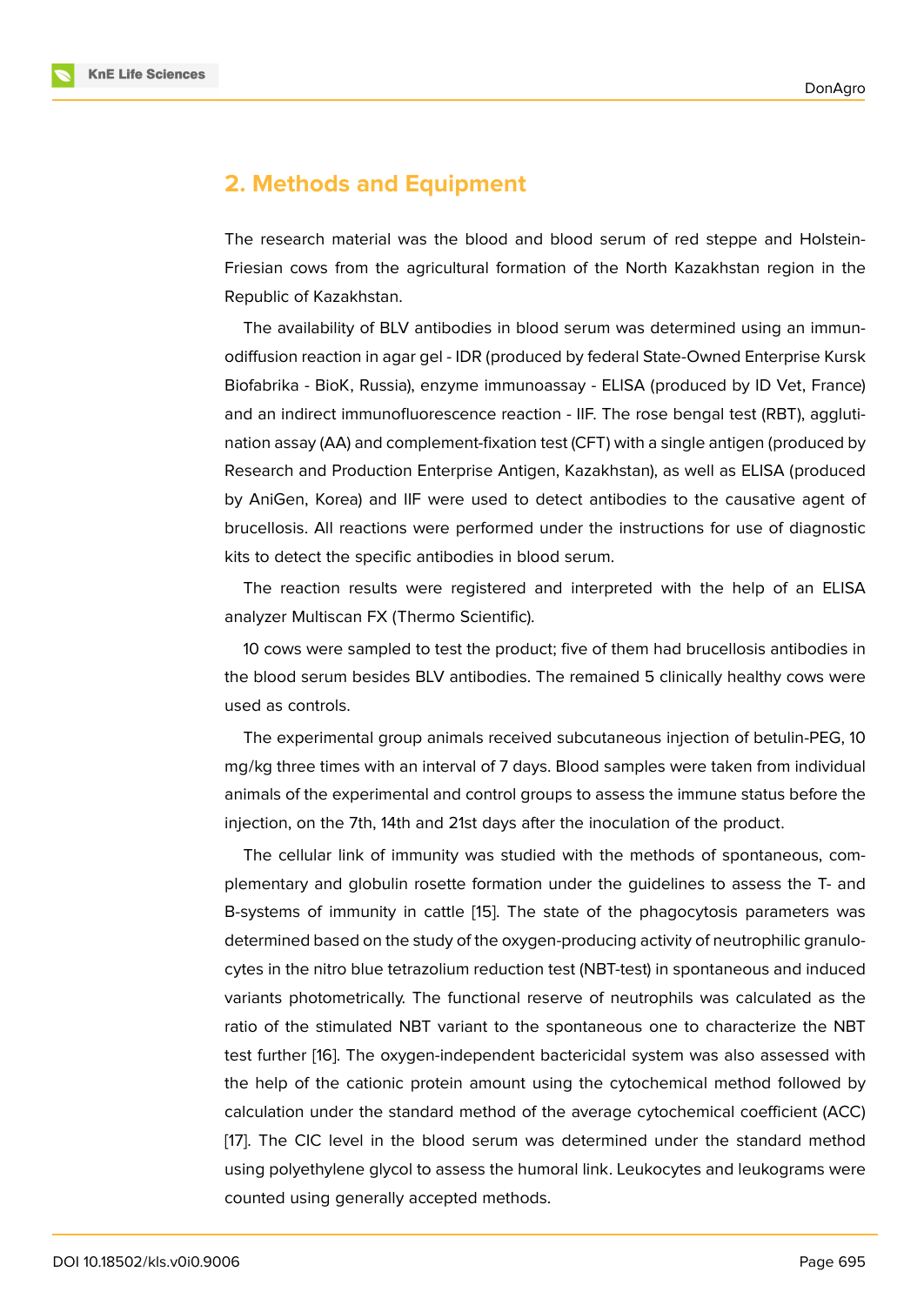**KnE Life Sciences** 

The results obtained were statistically processed by determining the arithmetic mean (M) and calculating the arithmetic average error (m). The significance of the differences in the results obtained was assessed with the help of the Student's t-test. The results were considered reliable at P≤0.05

# **3. Results and Discussion**

When the immune status was studied before the administration of the product (Table 1), it was found out that the experimental group cows had an increase in the number of leukocytes by 39% and lymphocytes by 61% (p <0.05) compared to the values in the control group animals. The concentration of T-, B- and cytotoxic T-lymphocytes was also increased as a result of these changes but did not reach a significant difference.

| <b>Index</b>                                         | Group           |                         |
|------------------------------------------------------|-----------------|-------------------------|
|                                                      | <b>Control</b>  | <b>Experimental</b>     |
| Leukocytes, thousand / µl                            | $6.88 + 0.23$   | $9.56 + 1.11^a$         |
| Lymphocytes, thousand / µl                           | $4.23 \pm 0.30$ | $6.83 \pm 1.04^{\circ}$ |
| T-lymphocytes, thousand / µl                         | $0.66 + 0.09$   | $0.82 + 0.14$           |
| B-lymphocytes, thousand / µl                         | $1.00 + 0.02$   | $1.59 + 0.30$           |
| Cytotoxic T-lymphocytes,<br>thousand / µl            | $0.86 + 0.04$   | $1.55 + 0.32$           |
| NBT-test, spontaneous, optical<br>density (OD) units | $0.24 \pm 0.02$ | $0.37 + 0.09$           |
| NBT-test, stimulated, optical<br>density (OD) units  | $0.24 \pm 0.03$ | $0.33 + 0.09$           |
| Functional reserve of<br>neutrophils                 | $0.99 + 0.06$   | $1.12 + 0.33$           |
| Lysosomalcationicproteins (LCP)                      | $1.50 + 0.06$   | $2.05 + 0.30$           |
| CIC, C.U.                                            | $78.4 + 4.59$   | $67.4 \pm 11.82$        |
|                                                      |                 |                         |

TABLE 1: Immunological parameters of the bovine blood before product administration

aр<0.05.

Changes in the functional and metabolic activity of leukocytes in cows with leukemiaassociated infection were accompanied with strong fluctuations, i.e. from insignificant ones in some individual animals to significantly increased parameters in others. It is for this reason that the average group values did not have significant differences as compared with those of the control group despite their increase. For example, the spontaneous NBT-activity level in the experimental group varied from 0.19 to 0.73 units OD, and the average values were  $0.37 \pm 0.09$  versus  $0.24 \pm 0.02$  units OD in control one, i.e. were increased 1.54 times. The same trend was observed when other parameters of the functional activity of neutrophils were analyzed.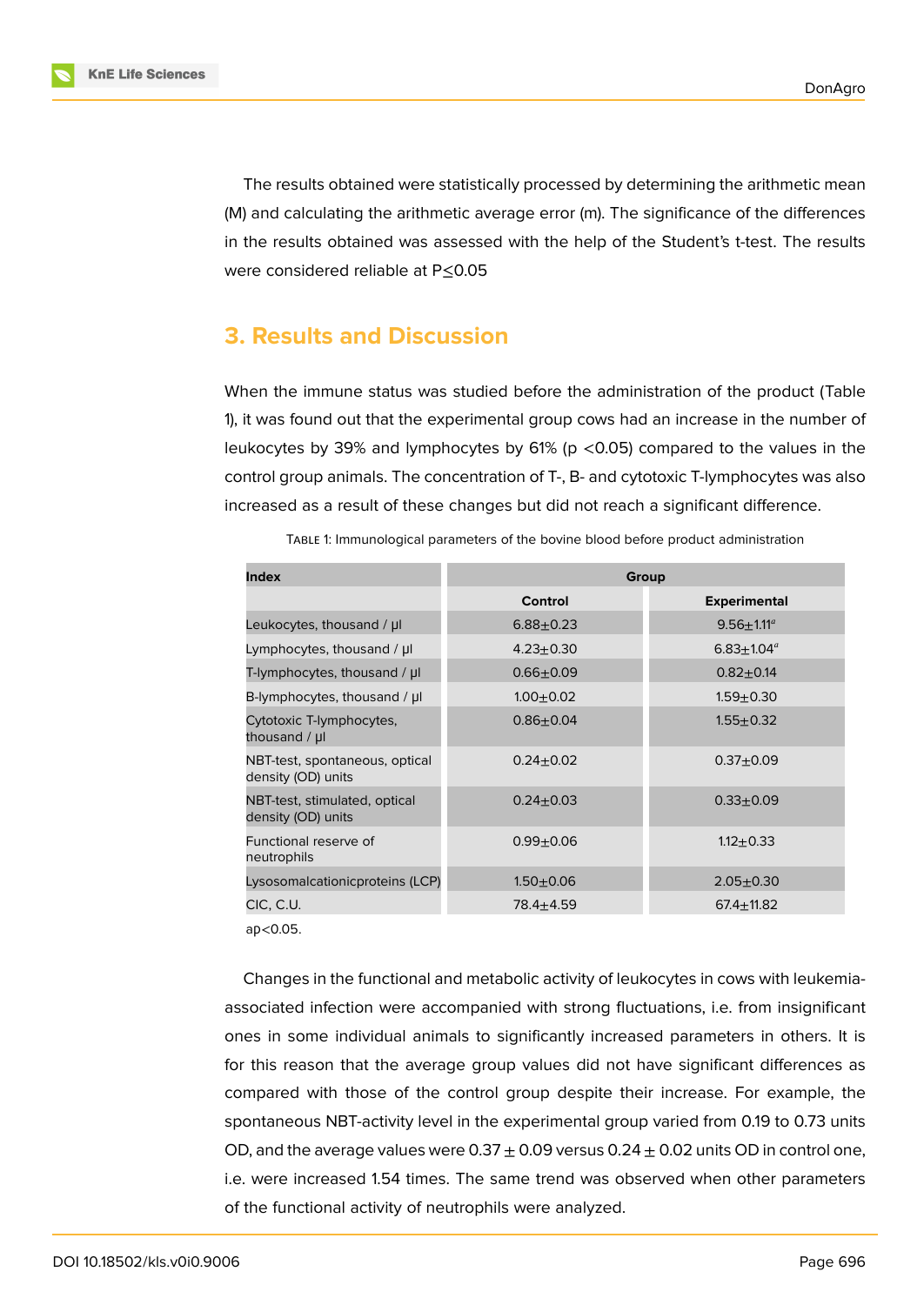**KnE Life Sciences** 

The circulating immune complex (CIC) concentration had some tendency to decrease, but the experimental group was characterized with a wide range of individual values of this parameter as it was in the cases described above.

Analysis of the immune system parameters after the first injection of the product also showed significant differences in the number of leukocytes and lymphocytes but the concentration of lymphocytes, on the contrary, decreased to  $3.23 \pm 0.12$  versus 4.27  $\pm$  0.38 thous/µl (p <0,05) in the control group as opposed to the previous study. As a result of the transformation of lymphocytes observed, there was also a decrease in the number of B-lymphocytes and especially T-lymphocytes with the concentration in the experimental group 0.36  $\pm$  0.06 versus 0.65  $\pm$  0.06 thous/µ in the control animals.

The changes also affected the functional activity of leukocytes. In particular, a significant decrease in spontaneous tetrazolium activity from  $0.30 \pm 0.02$  to  $0.24 \pm 0.01$ units OD was found as compared to the control group on the 7th day after product administration. Such restructuring contributed to the increased functional reserve of neutrophils (respectively,  $0.90 \pm 0.08$ ,  $1.11 \pm 0.01$ ; p<0.05).

Besides a decrease in reactive oxygen species detected by the NBT-test, the activity of cationic proteins responsible for oxygen-independent metabolism also decreases. Thus, the average cytochemical coefficient (ACC) of LCP in animals treated with betulin decreased by 35% as compared with the control group but these differences were not statistically significant.

The CIC concentration insignificantly increased in the blood serum of the experimental group animals.

No significant differences between the parameters of the experimental and control groups were found by us after the second injection of the product. The animals treated with an immunostimulating agent retained the tendency towards a slight increase in the number of leukocytes, the functional reserve of neutrophils and, at the same time, a decrease in the concentration of lymphocytes and their subpopulations, as well as spontaneous NBT activity of neutrophils. A distinctive feature was a decreased CIC value with a simultaneous increase in the activity of cationic proteins to the level of values in the control group during this period of studies compared with the previous one (respectively,  $1.45 \pm 0.30$ ,  $1.48 \pm 0.13$ ).

A follow-up study performed in 7 days after the third administration of betulin (Table 02) showed a tendency to the increased leukocytes within the physiological normal state in the experimental group animals as compared with the control one (respectively, 6.66  $\pm$  0.79, 8.30  $\pm$  0.35; p > 0.05).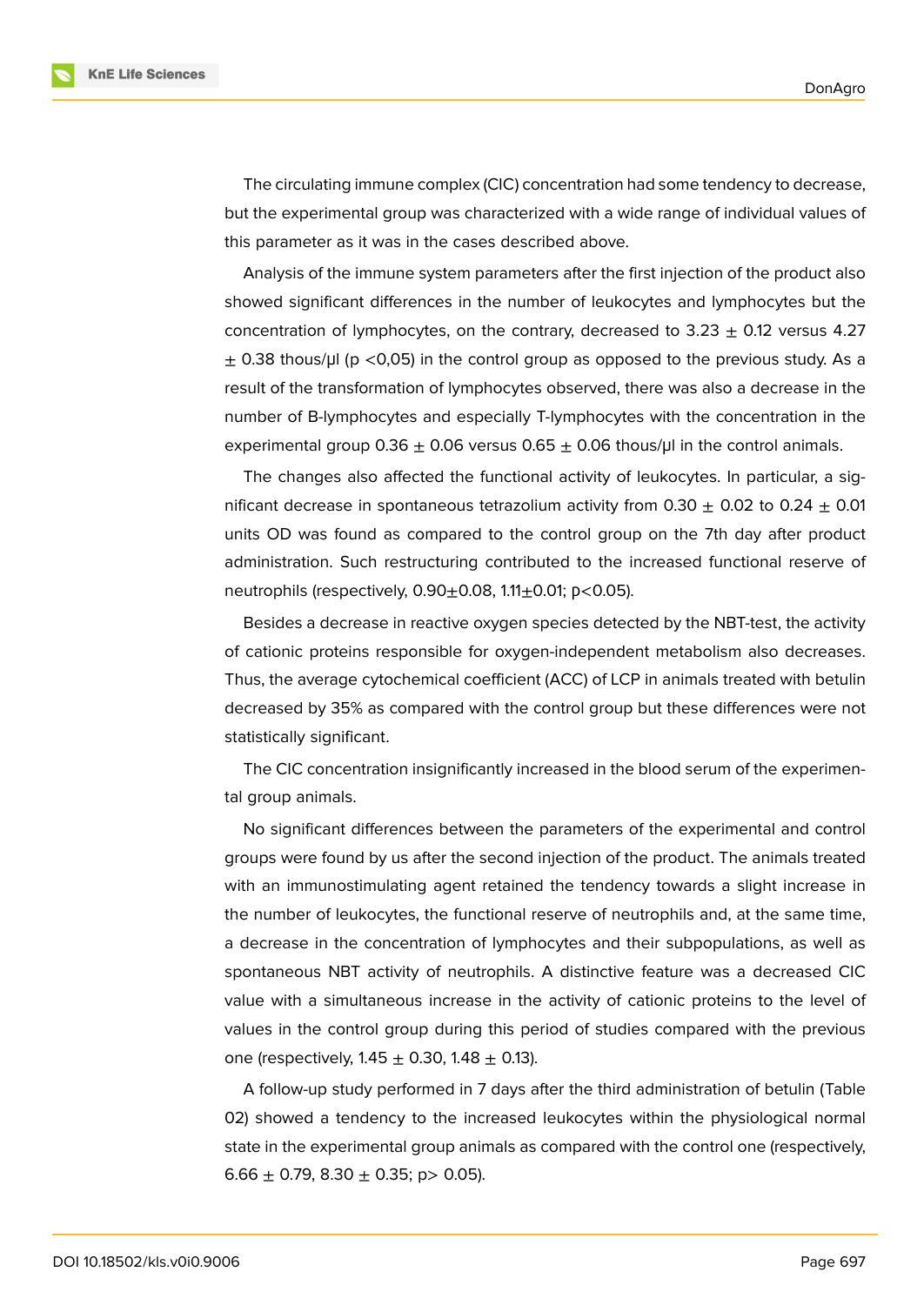| Index                                                | Group           |                 |
|------------------------------------------------------|-----------------|-----------------|
|                                                      | Control         | Experimental    |
| Leukocytes, thousand / µl                            | $6.66 + 0.79$   | $8.30 + 0.35$   |
| Lymphocytes, thousand / µl                           | $4.25 + 0.57$   | $4.19 \pm 0.29$ |
| T-lymphocytes, thousand / µl                         | $0.63 + 0.08$   | $0.57 + 0.04$   |
| B-lymphocytes, thousand $/ \mu$                      | $1.04 \pm 0.15$ | $0.98 + 0.12$   |
| Cytotoxic T-lymphocytes,<br>thousand / µl            | $0.89 + 0.10$   | $0.62 + 0.08$   |
| NBT-test, spontaneous, optical<br>density (OD) units | $0.25 + 0.02$   | $0.26 + 0.02$   |
| NBT-test, stimulated, optical<br>density (OD) units  | $0.21 \pm 0.02$ | $0.33 + 0.02b$  |
| Functional reserve of<br>neutrophils                 | $0.84 + 0.06$   | $1.27 + 0.05$ b |
| Lysosomalcationicproteins (LCP)                      | $1.57 + 0.17$   | $1.74 \pm 0.18$ |
| CIC, C.U.                                            | $85.2 \pm 1.13$ | $63.2 + 11.62$  |
|                                                      |                 |                 |

TABLE 2: Bovine blood immunological parameters after the third injection of the product

bр<0.01.

The absolute content of lymphocytes, as well as their subpopulations (T- and Blymphocytes) in the blood of cows treated with the product corresponded to the level characteristic for the control group animals.

A distinctive feature of the immune status during this study period was a significant increase in the induced tetrazolium activity to  $0.33 \pm 0.02$  versus  $0.21 \pm 0.02$  units OD in the control group and, as a consequence, the functional reserve of neutrophils by 1.55 times (p <0.01) suggesting a higher oxygen-dependent microbicide activity of neutrophils in the experimental group animals. It should be pointed out that the level of lysosomal cationic proteins responsible for oxygen-independent mechanisms of bactericidal activity of leukocytes did not change significantly.

A decrease in the blood serum CIC concentration of the experimental animals to 63.2  $\pm$  11.62 versus 85.2  $\pm$  11.13 CU was observed besides the changes noted; however, it did not achieve a meaningful difference.

## **4. Conclusion**

The use of betulin for leukemia-associated infection in cattle provides optimization of the immune system parameters characterized with the restoration of the lymphoid cells number to the level of clinically healthy animals, as well as a significant increase in the functional and metabolic activity of neutrophilic granulocytes, especially their oxygendependent systems.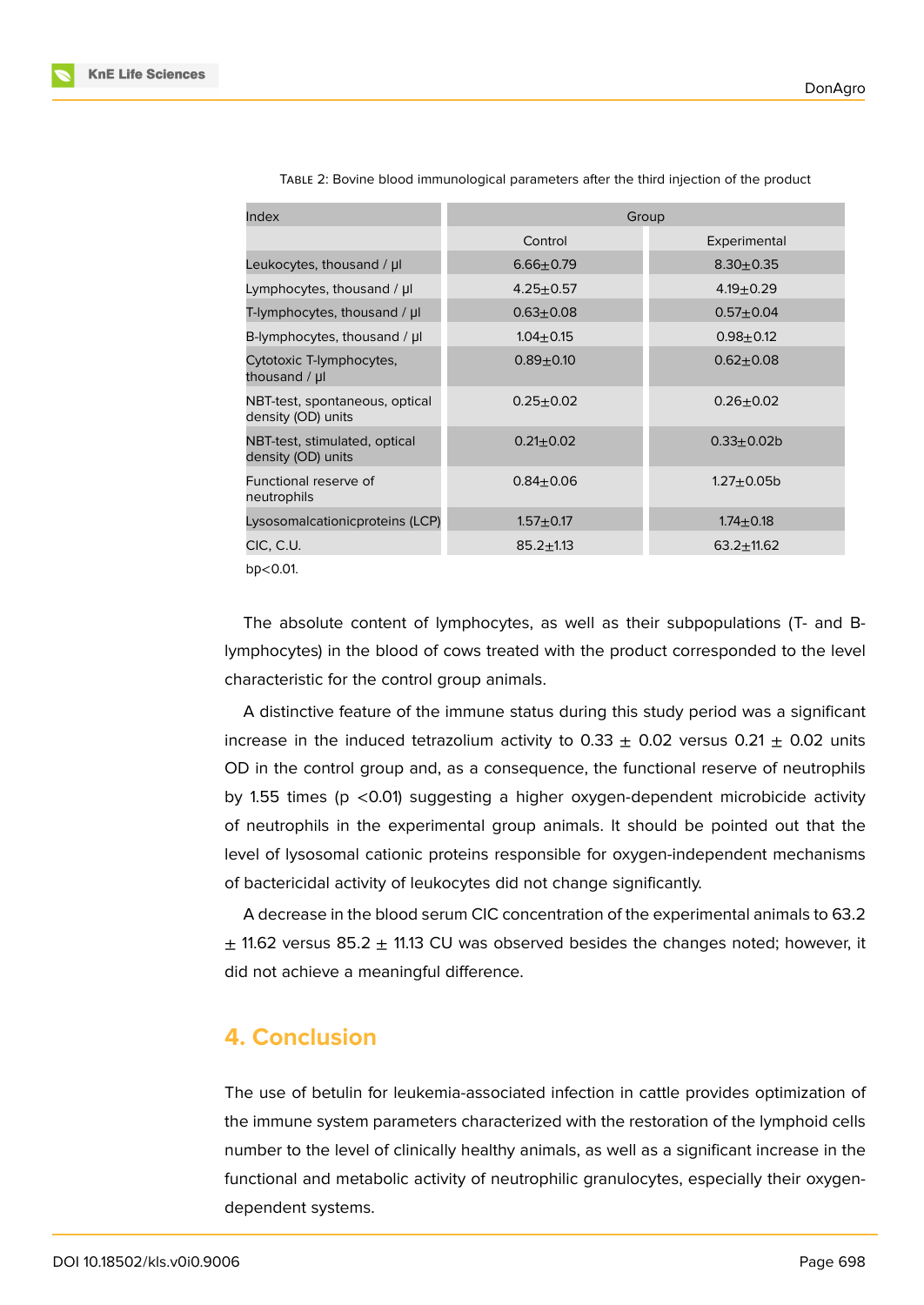

The results obtained make it possible to recommend the product as an effective means to restrain the leukemia process complicated with associated infection, as well as to use it for seronegative animals to increase nonspecific resistance against BLV infection

# **Conflict of Interest**

The authors declare that there is no conflict of interest.

### **References**

- [1] Bartlett, P., *et al*. (2014). Options for the Control of Bovine Leukemia Virus in Dairy Cattle. *Journal of the American Veterinary Medical Association*, vol. 244, issue 8, pp. 914-922.
- [2] Frie, M. and Coussens, P. (2015). Bovine Leukemia Virus: A Major Silent Threat to Proper Immune Responses in Cattle. *Veterinary Immunology and Immunopathology*, vol. 163, issue 3-4, pp. 103-114.
- [3] Şevik, M., Avci, O. and İnce, O. (2015). An 8-Year Longitudinal Seroepidemiological Study of Bovine Leukemia Virus (BLV) Infection in Dairy Cattle in Turkey and Analysis of Risk Factors Associated with BLV Seropositivity. *Tropical Animal Health and Production*, vol. 47, pp. 715-720.
- [4] Kabeya, H., Ohashi, K. and Onuma, M. (2001). Host Immune Responses in the Course of Bovine Leukemia Virus Infection. *Journal of Veterinary Medical Science*, vol. 63, pp. 703-708.
- [5] Gillet, N., *et al*. (2007) Mechanisms of Leukemogenesis Induced by Bovine Leukemia Virus: Prospects for Novel Anti-Retroviral Therapies in Human. *Retrovirology*, vol. 4, p. 18.
- [6] Konnai, S., Murata, S. and Ohashi, K. (2017). Immune Exhaustion during Chronic Infections in Cattle. *J Vet Med Sci*., vol. 79, issue 1, pp. 1-5.
- <span id="page-6-0"></span>[7] Smirnov, P. N., *et al*. (2009). The Problem of Associative Infections and Parasites: Features of the Immune Response, Methodology of Control and Prevention. *Novosibirsk State Agrarian University Bulletin*, vol. 4, issue 12, pp. 30-34.
- <span id="page-6-1"></span>[8] Aleksandrov, I. D. (2012). The Basis in the Fight against Bovine Leukemia. *Veterinary Pathology*, vol. 2, pp. 126-128.